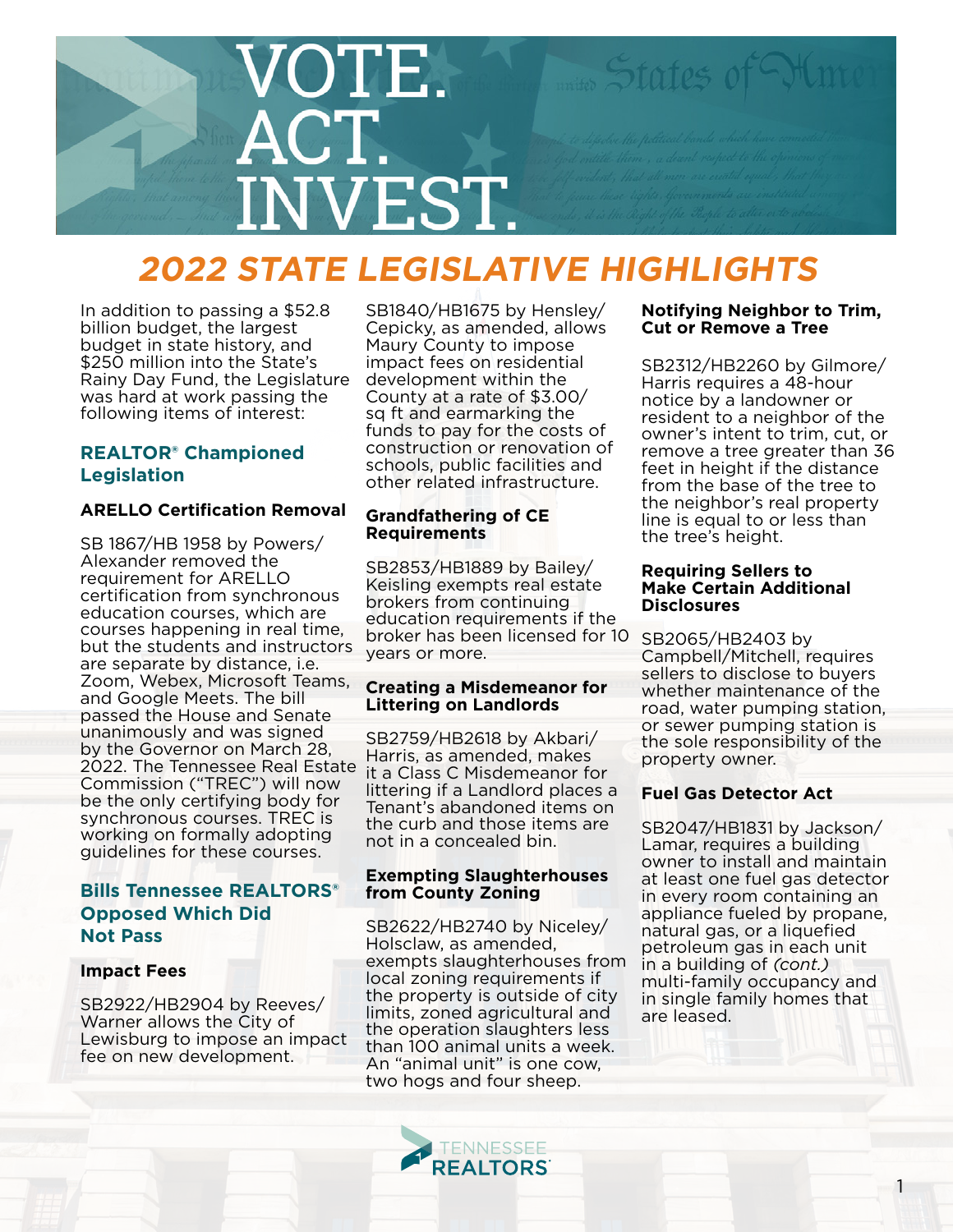

#### **Prohibiting Landlords from Refusing to Rent to Persons with Criminal Convictions**

SB1771/HB1770 by Gilmore/ Chism, prohibits a landlord from refusing to rent to a person solely because the person was previously convicted of a criminal offense if the conviction written detail what items will was for an offense other than a violent offense, sexual offense, or violent sexual offense and the was signed by the Governor on gain endorsement without conviction occurred more than five years before the refusal.

# **Other Bills of Interest to Tennessee REALTORS®**

#### **TACIR study on utility scale solar energy development**

SB2797/HB2761 by Walley/ Gant, as amended, directs the Tennessee Advisory Commission on Intergovernmental Relations to perform a study of the overall effect of utility scale solar energy development in this State. The Legislation directs TACIR to review, among other items, the importance of private property rights and the ability of a landowner to use or transfer interests in property and required lease terms and conditions to protect future property use and rights of lessors in the event of default or termination of a lease. The legislation passed both chambers on April 27, 2022.

SB2779/HB2114 by White/ Eldridge, as amended, makes it a violation of the Consumer Protection Act to advertise, issue or deliver a home warranty to consumers without explicitly stating in be covered and fully paid for by the home warranty. This bill April 20, 2022 and takes effect the approval of the planning July 1, 2022.

# **Prepayment of Property Taxes** by the planning commission

SB2772/HB2467 by Rose/ Hulsey, as amended, authorizes responsibility is delegated to a county trustee to accept prepayments of property taxes in addition to partial payments of property taxes; such payments shall be held by the Trustee in a designated revenue account. The bill was signed by the Governor on April 20, 2022 and is now in effect.

### **Allows Property Owners to be Displayed as "Unlisted" in Property Data Searches**

SB2695/HB2597 by Briggs/ Hodges, as amended, authorizes an assessor of property to display "Unlisted" for the first and last name in the ownership field of an online database of property upon written request. Does not remove the owner's information from public records requests. The bill was sent to the Governor for

> TENNESSEE **REALTORS**

**Home Warranty Requirements** signature on April 22, 2022 to take effect January 1, 2023.

#### **Subdivision Regulations by Municipal Planning Commission**

SB2692/HB2534 by Briggs/ Hicks, as amended, changes the maximum number of lots that a plat of subdivision may divide a tract into and commission. Provides that such plats must be certified or by the planning staff of the planning commission, if such the staff. Prohibits a county register from receiving, filing, or recording a plat of a subdivision without theapproval of the planning staff, if this responsibility has been delegated to the planning staff. Establishes that a planning commission may only delegate the responsibility for approval of subdivision plats that meet certain criteria. Prohibits a planning commission from delegating to its planning staff the authority to preliminarily approve, finalize approval of, or certify a subdivision plat unless the appropriate local legislative body or bodies approve such delegation by a majority vote.

The bill was sent to the Governor for signature on April 22, 2022 and will take effect upon signature.